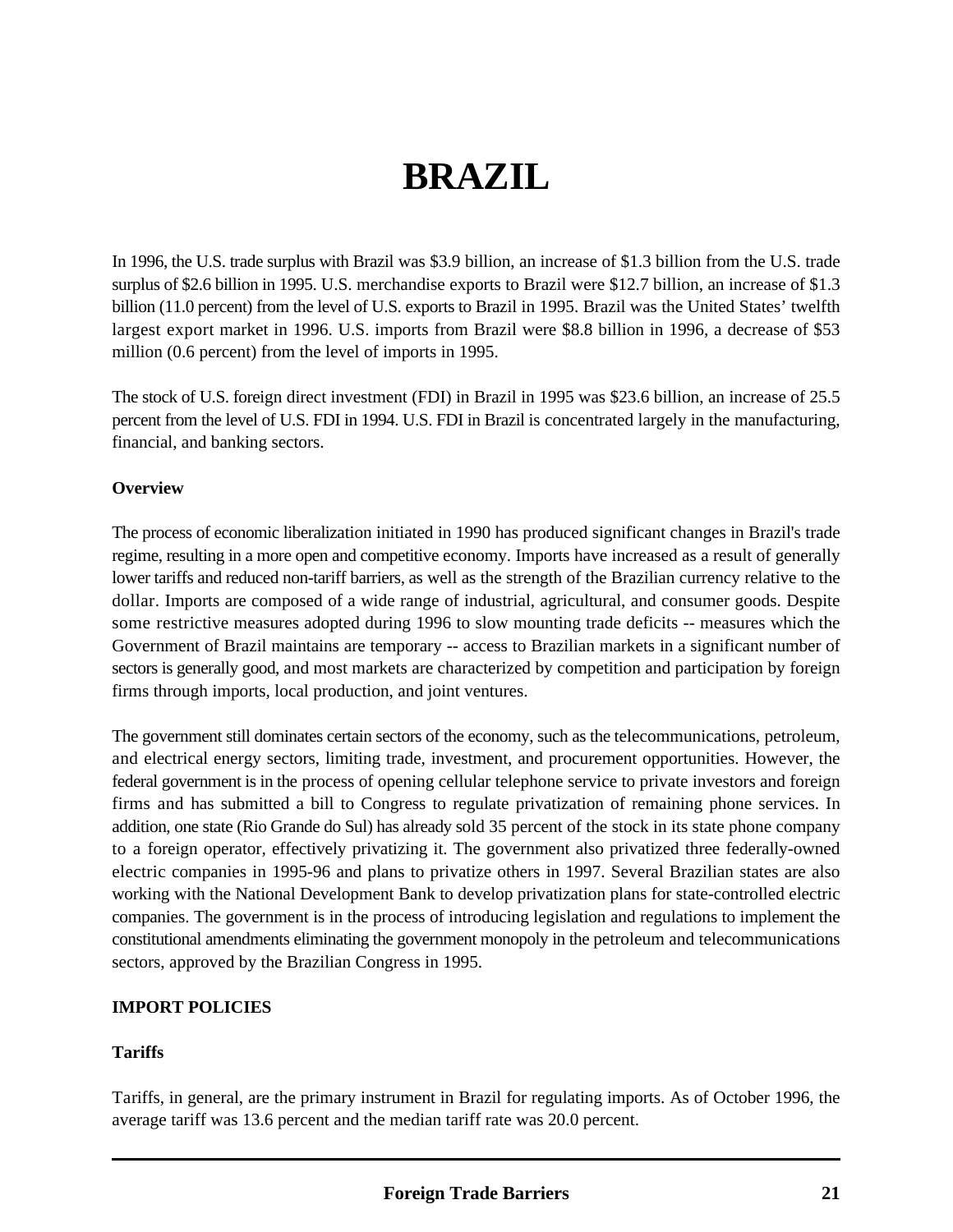In response to an import surge and the resulting large monthly trade deficits in late 1994 and early 1995, in March 1995 the government raised import tariffs significantly on a range of consumer durable goods, including automobiles, motorcycles, and toys. The new tariff levels, as high as 70 percent on some products, were to remain in effect until April 1996. However, in 1996 the government decided to maintain high tariff levels for both autos and toys until the year 2000. As Brazil is currently phasing down its tariff binding levels as required by the World Trade Organization (WTO), these rates will have to be lowered periodically to remain within WTO bindings. The tariff increases have not affected capital goods, which constitute approximately 40 percent of U.S. exports to Brazil. Industry reports that tariffs remain high on certain food and chemical products.

In December 1995, the government issued regulations establishing investment incentives for the automobile sector that do not appear to conform to Brazil's WTO obligations. These measures require firms to invest in Brazil and maintain specified levels of local content in order to qualify for lower duty rates on imports of vehicles, parts, and materials. The United States and Japan requested WTO consultations on this issue in August 1996, contending that the regime did not comply with WTO obligations. The EU, Korea, and Canada joined those consultations. In August 1996, Brazil issued a decree that provided tariff-rate quotas to Japanese, Korean, and European auto manufacturers. In-quota rates equaled the rates being offered to U.S. firms that were invested in Brazil. The United States was not included in the tariff-rate quota. In October 1996, the United States initiated a Section 301 investigation into Brazil's practices, and is currently consulting with Brazil on this issue.

Brazil and its Southern Common Market (MERCOSUR) partners, Argentina, Paraguay, and Uruguay, implemented the MERCOSUR common external tariff (CET) on January 1, 1995. The CET currently covers approximately 85 percent of 9,000 tariff items; most of the remaining 15 percent will be covered by 2001, and all will be covered by 2006. The CET levels range between 0 and 20 percent, with the exception of tariffs on telecommunications equipment, computers, some capital goods, and products included on Brazil's national list of exceptions to the CET, such as shoes, automobiles, and consumer electronics. For products covered by the CET, the maximum Brazilian tariff is still 20 percent, the most commonly applied tariff is 14 percent, and the average CET tariff is 11.7 percent. The United States signed a framework agreement on trade and investment with MERCOSUR in 1991. Meetings of the Trade and Investment Council are held on an annual basis.

At the request of the United States and other WTO member countries, the members of MERCOSUR agreed to the formation of a WTO working party to examine the WTO consistency of MERCOSUR. The first meeting of the working party took place in the fall of 1995 and the second in the fall of 1996. The United States will continue to encourage the reduction of trade and investment barriers, including tariffs, and the creation of a customs union that is open and consistent with the WTO, specifically GATT Article XXIV.

# **Import Licensing**

Although import licenses are required for virtually all products, import licensing generally does not pose a barrier to U.S. exports. On January 2, 1997, the Secretariat of Foreign Trade implemented a computerized trade documentation system (SISCOMEX) to handle import licensing. Although the system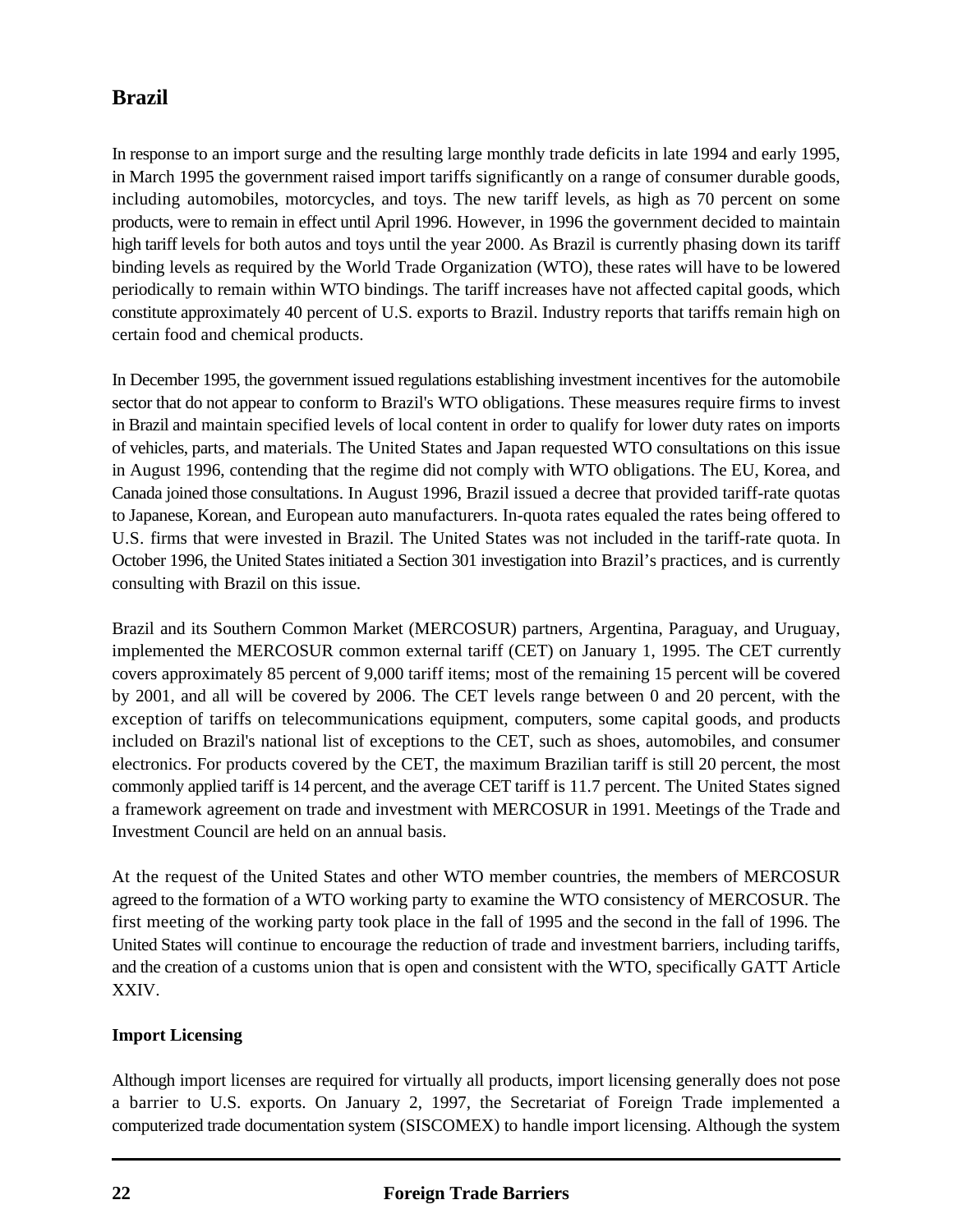is still having technical problems, the government expects to resolve the problems soon. The system should streamline the filing and processing of import documentation, as well as allow the government to maintain trade statistics and track import tariff collections more effectively.

# **STANDARDS, TESTING, LABELING, AND CERTIFICATION**

The primary barriers to U.S. agricultural products are sanitary and phytosanitary measures. Brazil prohibits the entry of poultry and poultry products from the United States, alleging lack of reciprocity. In October 1995, Brazil prohibited the importation of live sheep from the United States due to scrapie disease. New regulations on imports of wine may also restrict access to the Brazilian market for U.S. wines.

Brazil adopted the harmonized phytosanitary standards of the Southern Cone Phytosanitary Committee (COSAVE), composed of Argentina, Chile, Brazil, Paraguay, and Uruguay, on January 1, 1996. Exporters encountered difficulties during 1995 and 1996 as Brazil implemented a number of the new regulations with insufficient advance notification on such commodities as wheat, apples, and seeds. The United States is negotiating with Brazil to enable U.S. firms to meet the import requirements established by the new regulations for agricultural products. In the summer of 1996, the United States and Brazil negotiated new protocols for wheat, some fruits, seeds, and legumes, but Brazil has failed to implement some of these agreements. The United States is working with Brazil to fulfill its commitments.

#### **GOVERNMENT PROCUREMENT**

The federal, state, and municipal governments, as well as related agencies and companies, follow a "buy national" policy. Brazil permits foreign companies to compete in any procurement-related multilateral development bank loans and opens selected procurement to international tenders. Given the significant influence of the state-controlled sector due to its large size, discriminatory government procurement policies are, in relative terms, a substantial barrier to U.S. exports. For example, discriminatory government procurement practices exist in the telecommunications, computer, and computer software sectors. Foreign companies with production facilities in Brazil still receive preferential treatment in government procurement decisions.

To the extent that the privatization program in Brazil continues and non-discriminatory policies are adopted, U.S. firms will have greater opportunities in Brazil. Complete implementation of the constitutional amendments passed in 1995, opening the state telecommunications, petroleum, and natural gas distribution monopolies to private (including foreign) participation, may also ease some of the barriers currently faced by foreign suppliers. However, even after complete implementation, foreign companies with production facilities in Brazil will still receive preferential treatment in government procurement decisions.

Law 8666 of 1993, covering most government procurement other than informatics and telecommunications, requires non-discriminatory treatment for all bidders, regardless of the nationality or origin of product or service. However, regulations introduced in late 1993 allow consideration of non-price factors, give preferences to telecommunications, computers, and digital electronics goods produced in Brazil, and stipulate local content requirements for eligibility for fiscal benefits. Decree 1070 of March 1994, which regulates the procurement of informatics and telecommunications goods and services, requires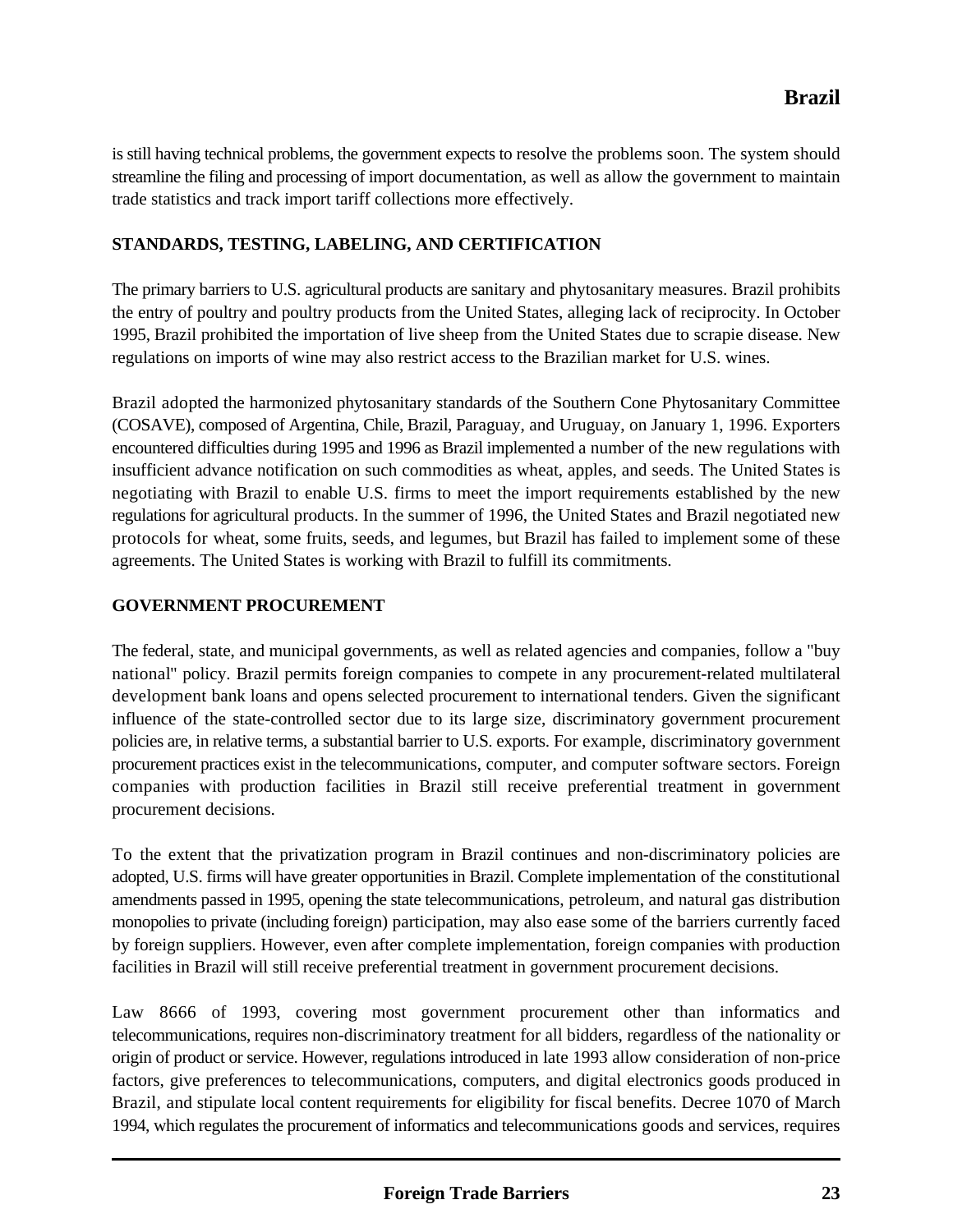federal agencies and parastatal entities to give preference to locally-produced computer products based on a complicated and non-transparent price/technology matrix. Bidders that meet one or more of the criteria for preferential treatment -- Brazilian-owned company, Brazilian technology or products, or minimum local value-added content -- are allowed a price differential of up to 12 percent over other bidders.

It is not possible to estimate the economic impact of these restrictions on U.S. exports. However, free competition could provide significant market opportunities for U.S. firms. The United States seeks adoption of competitive procurement procedures, elimination of any measures favoring domestic producers, and provision of predictable, nondiscriminatory treatment for U.S. suppliers in Brazil's government procurement.

# **EXPORT SUBSIDIES**

The Government of Brazil offers a variety of tax and tariff incentives to encourage production for export and the use of Brazilian inputs in exported products. Several of these programs have been found to be countervailable under U.S. law in the context of specific countervailing duty cases. Incentives include tax and tariff exemptions for equipment and materials imported for the production of goods for export, excise and sales tax exemptions on exported products, and rebates on materials used in the manufacture of exported products. Exporters enjoy exemption from withholding tax for remittances overseas for loan payments and marketing as well as from the financial operations tax for deposit receipts on export products. Exporters are also eligible for a rebate on social contribution taxes paid on locally-acquired production inputs.

An export credit program known as PROEX was established in 1991. PROEX is intended to equalize domestic and international interest rates for export financing. Revisions to PROEX were announced in late 1995. The revisions expanded the size of the program and authorized coverage of additional export sectors. While \$344 million was initially budgeted for PROEX in 1996, the revisions actually increased export financing to \$380 million.

# **LACK OF INTELLECTUAL PROPERTY PROTECTION**

# **Industrial Property**

On May 14, 1996, a new industrial property law was enacted. Although it will enter into force in May 1997, implementing regulations have not yet been published. This law improves many aspects of Brazil's industrial property regime, but some problems remain.

Patent protection will now be available for pharmaceutical products and processes, chemical products, and other inventions that were not patentable under the prior law. Protection is still not available, however, for man-made plants and animals (except for man-made microorganisms), nor has plant variety protection been provided as ultimately required by the Agreement on Trade-Related Aspects of Intellectual Property Rights (TRIPs) when patent protection is not available for man-made plants. In addition, certain isolated or purified forms of substances found in nature are not patentable subject matter. The term of patent protection was extended from 15 years from the date of filing to 20 years from the date of filing, but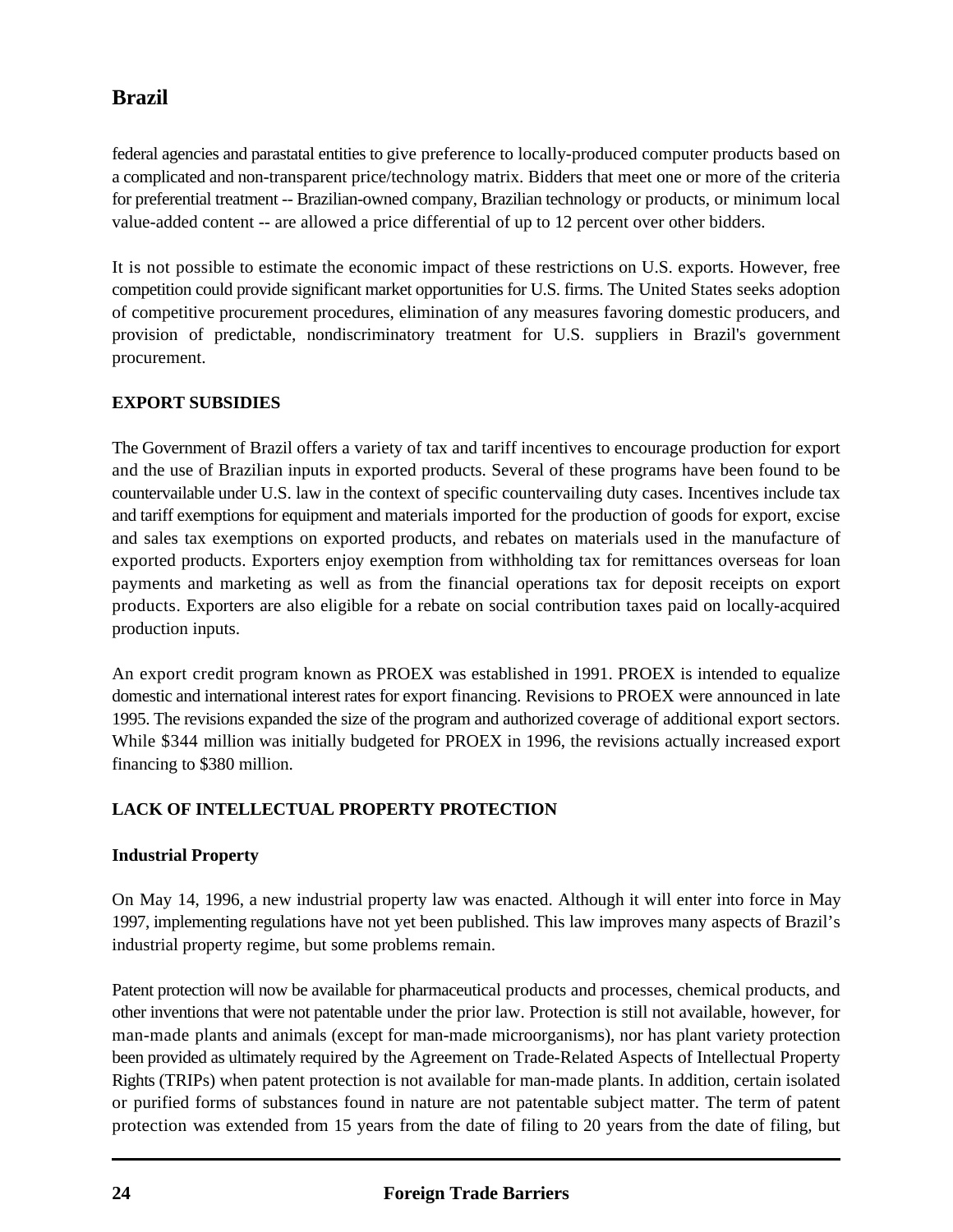patents in force are not expressly extended to the new term as stipulated by paragraph 2 of Article 70 of the TRIPs Agreement. "Pipeline" protection is provided for inventions that were not patentable in Brazil because of limitations on patentable subject matter (e.g., pharmaceutical and chemical products) if the inventions were patented in another country and not marketed in Brazil.

Domestic working of a patented invention is required unless it is not economically feasible. Failure to produce locally could eventually result in forfeiture of the patent. Importation does not always satisfy the working requirement as ultimately required by the TRIPs Agreement. The remedies for non-working are compulsory licenses and permission to parallel import.

There is a vast network of compulsory licenses. Compulsory licenses may be granted for abuse of rights, abuses of economic power, non-working in Brazil, failure to meet the needs of the market, working dependent patents, and in national emergencies or to meet the public interest.

The new law added provisions for the protection of "well-known" trademarks, but also contains a long list of categories of marks that are not registrable. A law for the protection of the layout designs of integrated circuits, introduced in April 1996, has not been enacted.

# **Copyrights and Related Rights**

Estimated trade losses from the piracy of computer programs and entertainment software, motion pictures, sound recordings and musical compositions continued to increase in 1996 (estimated at \$666.2 million by U.S. industry), despite significant efforts by right holders to enforce their rights under the existing laws. Improved laws and more effective judicial procedures are needed to reduce these losses.

In the area of computer programs, in 1994 the Government of Brazil committed itself to enact amendments to a 1987 software law by January 1, 1995. At present, amendments are pending that would significantly improve protection for firms marketing computer programs in Brazil; among these amendments are: the abolition of the "law of similars," elimination of the software registration system, introduction of a rental right, and an increase in the term of protection to fifty years. These amendments were approved in January 1, 1996, by the Chamber of Deputies, but are still pending in the Senate. In addition to the software amendments, amendments to Brazil's copyright law are needed to bring it into compliance with the Berne Convention and TRIPs Agreement. In particular, amendments should address "retroactive" protection for sound recordings and parallel imports.

# **Enforcement**

In the last two years, enforcement of laws against video and software piracy has gradually improved. Foreign firms have had some success in using the Brazilian legal system to protect their copyrights, and the government has initiated action to reduce the importation of pirated sound recordings and videocassettes. However, fines are not indexed to an appropriate economic indicator. As a result, the value of fines established several years ago has eroded to the point where they are no longer a deterrent to piracy. Thus, the penal code needs to be amended to provide indexed fines that create a deterrent to infringement, increase the effectiveness of the criminal enforcement system, and decrease delays in the judicial process.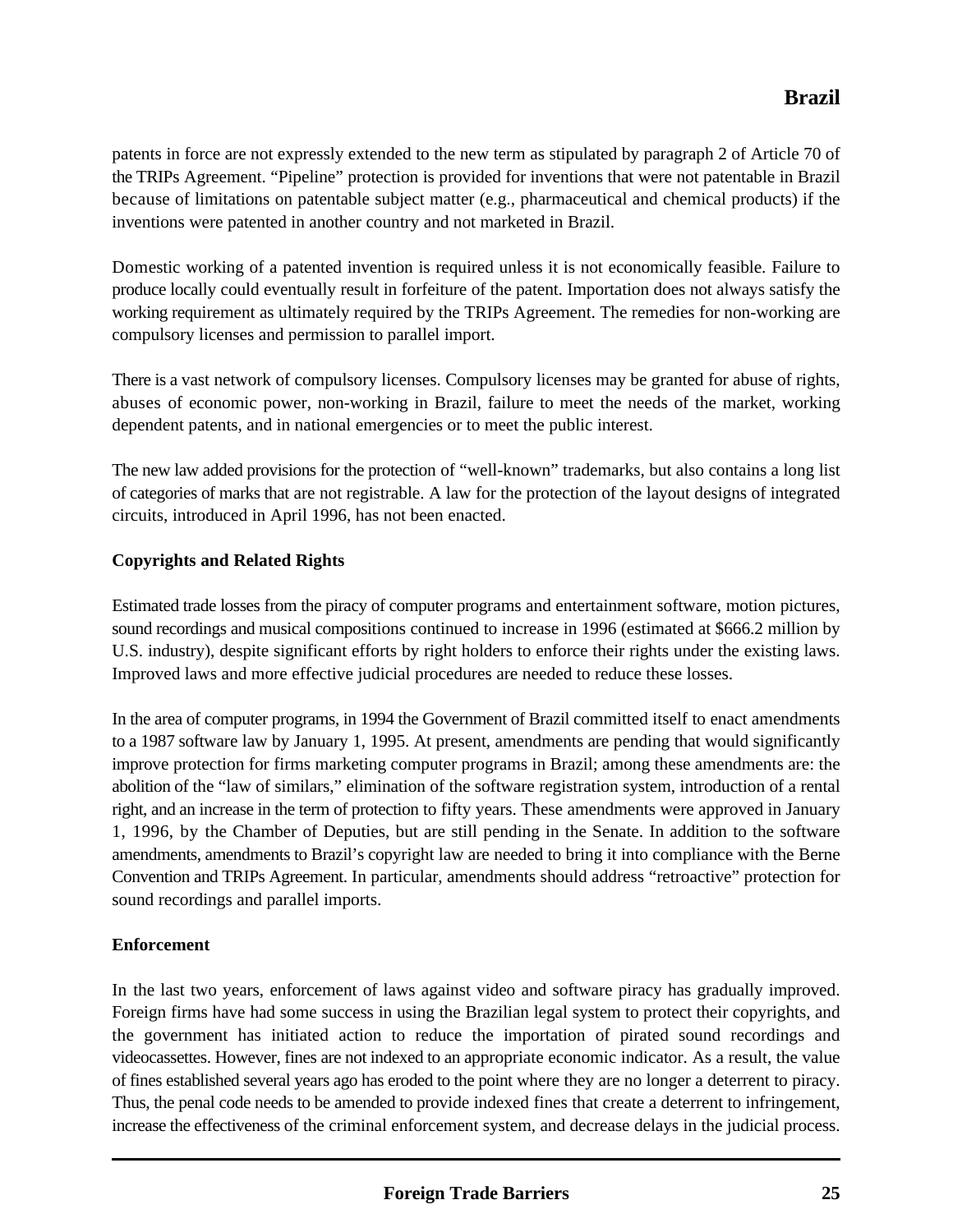Entry into force of provisions under the 1996 industrial property law establishing specialized intellectual property courts may provide some relief for copyright owners.

## **SERVICES BARRIERS**

Restrictive investment laws, lack of transparency in administrative procedures, legal and administrative restrictions on remittances, and arbitrary application of regulations and laws limit U.S. service exports to Brazil. Service trade opportunities, particularly in the telecommunications, oilfield, mining, and financial industries, have been affected by limitations on foreign capital participation in many sectors. The passage of constitutional amendments eliminating the distinction between national and foreign capital; opening the state telecommunications, petroleum, and natural gas distribution monopolies to private participation; and permitting foreign participation in coastal and inland shipping should ease many of the current restrictions on foreign services providers. However, the degree to which some of these sectors are actually opened will depend on implementing legislation, which, in most cases, has not yet been introduced. In those areas where implementing legislation has been introduced, described below, the opening to foreign participation remains limited.

The 1996 law opening cellular telephone service to foreign operators requires Brazilian majority ownership (51 percent) of any company or consortium providing telecommunications services in Brazil. However, in the recently concluded WTO negotiations on basic telecommunications services, Brazil made commitments on most basic telecommunications services and will remove its foreign investment restrictions on cellular and satellite services, contained in its 1996 law, on July 20, 1999. Furthermore, Brazil committed to bind the outcome of future reform legislation by revising its WTO commitments to incorporate such reforms. The legislation is expected to open all public and nonpublic services to unlimited market access and national treatment within one year of enactment.

The 1996 cabotage law limits foreign participation in cabotage to countries which have reciprocal cabotage arrangements with Brazil; otherwise, cabotage services are limited almost exclusively to Brazilian companies, although they may rent or charter foreign-made ships on a limited basis. Foreign companies or foreign crews may operate only with the prior approval of the Brazilian authorities.

Foreign companies, particularly construction engineering firms, are prevented from providing technical services in government procurement contracts unless Brazilian firms are unable to perform them. INPI, which must approve all technical service contracts, has subjected foreign companies to substantial delays. However, Brazil has promulgated a concessions law (February 1995) and the Law of Electrical Energy Producers (July 1995) to promote a more transparent regulatory regime and provide a legal framework for concessionaires of public services.

Brazil restricts the private sector use of foreign-produced advertising materials through limits on foreign film footage (two-thirds of which must be produced in Brazil) and sound tracks (all of which must be produced in Brazil), limits on foreign capital participation, and requirements that the majority of the directors of a company must be Brazilian. Discriminatory government procurement practices further curtail the use of foreign-produced advertising material.